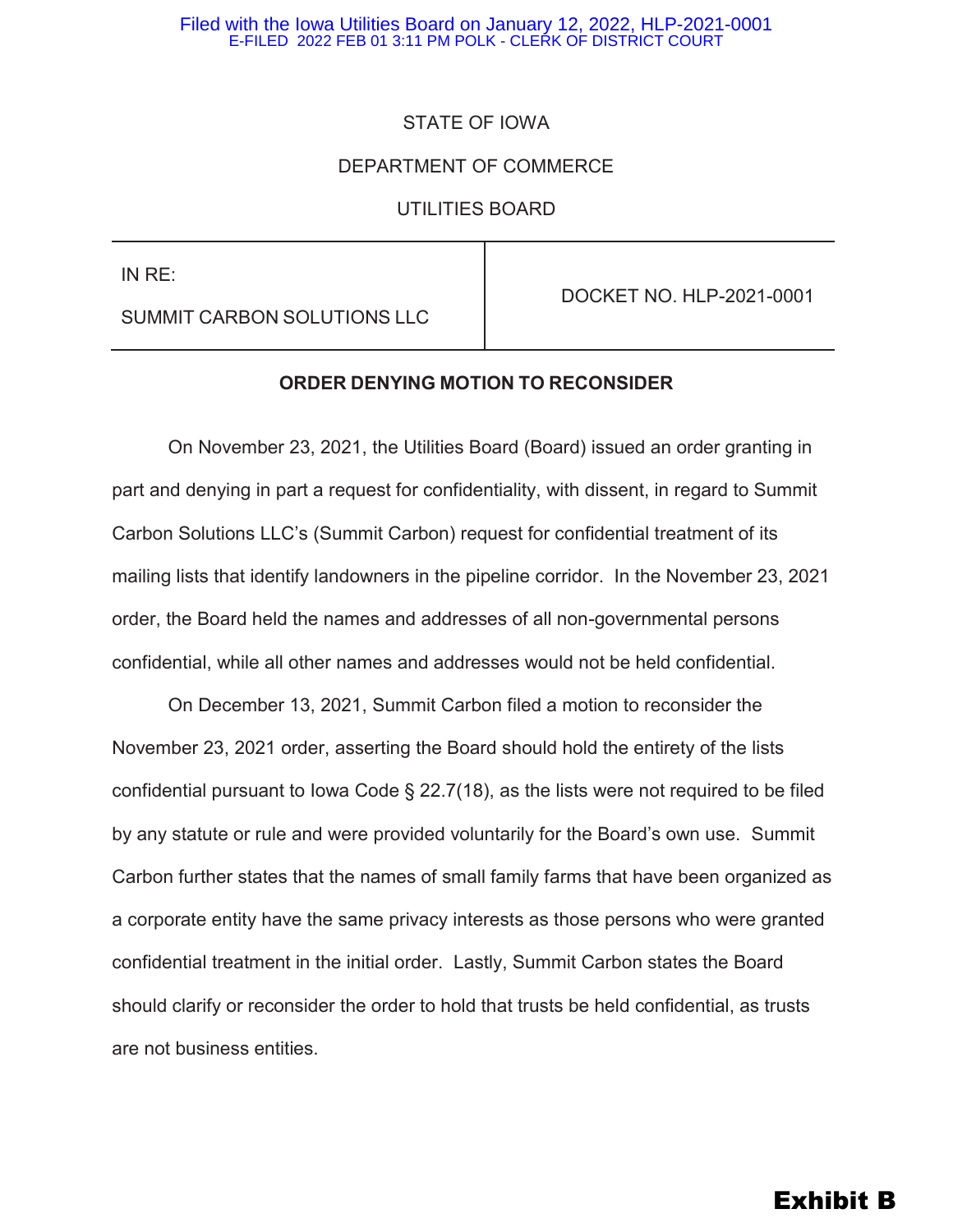# DOCKET NO. HLP-2021-0001 PAGE 2 Filed with the Iowa Utilities Board on January 12, 2022, HLP-2021-0001 E-FILED 2022 FEB 01 3:11 PM POLK - CLERK OF DISTRICT COURT

 On December 27, 2021, the Office of Consumer Advocate (OCA), a division of the Iowa Department of Justice, filed its response to Summit Carbon's motion. OCA states the Board should deny Summit Carbon's motion to reconsider, but should provide clarity as to how trust names and addresses are to be handled.

 On December 27, 2021, the Sierra Club Iowa Chapter (Sierra Club) filed its response to Summit Carbon's motion. Sierra Club states the Board should deny Summit Carbon's motion to reconsider. Sierra Club further states that as the Board's order did not rely upon Iowa Code chapter 22 for holding the mailing lists confidential, the Board should turn the records over for public inspection.

 On November 30, 2021, Summit Carbon was notified by the Board of an open records request filed by Sierra Club for the mailing lists. The notice indicated Summit Carbon had 14 days to seek an injunction against the release of the confidential material.

 On December 14, 2021, Summit Carbon sought injunctive relief in Polk County District Court to prevent the release of the confidential material.

 Pursuant to Iowa Code § 22.8, the district court will now determine whether the documents in question are confidential as well as the scope of confidentiality, if found to be confidential.

 The Board will deny the motion to reconsider as the issue of confidentiality of the lists is before the Polk County District Court, and the Board will comply with the ruling and requirements established by the District Court.